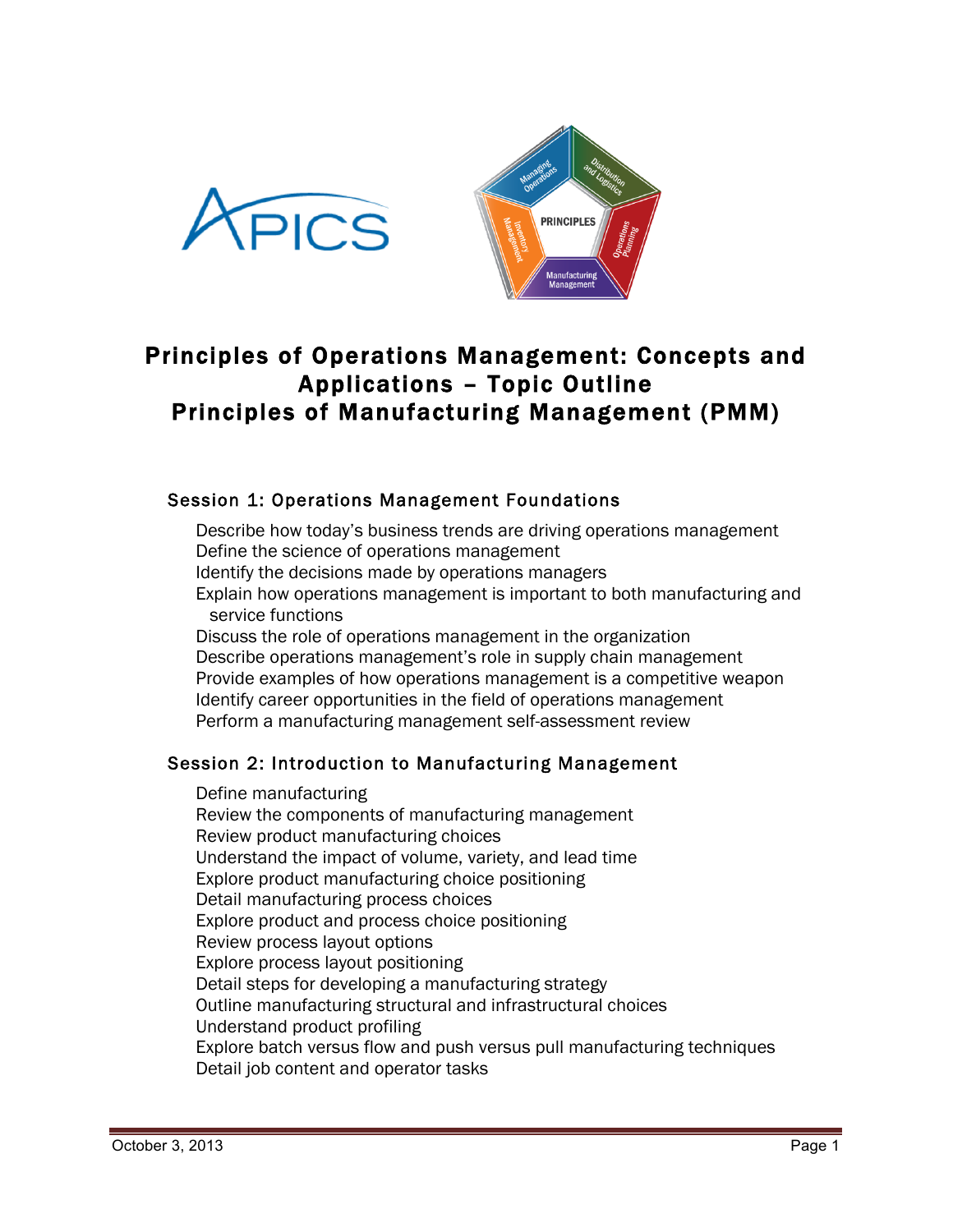#### Session 2: Advanced Topics:

Product profiling Production plan issues Layout characteristics – exercise Performance objectives – exercise Process selection – unit costs Process selection – least cost

#### Session 3: Manufacturing Product Structures

Define the product structure Define the bill of material Define the process routing Product structure management process Bill of material uses Basic bill of material formats Achieving bill of material accuracy Define work centers Work center utilization and efficiency Processing time elements Establishing the process routing Manufacturing cost overview Product structure cost development Standard cost example

#### Advanced Topics

Modular bills of material Engineering change control management Advanced process routing exercise Activity based costing

#### Session 4: Basics of Material Requirements Planning (MRP)

Understand the requirements to plan and make a product Define the critical inventory question Define the two basic order methods: stock replenishment and material requirements planning (MRP) Understand the difference between independent and dependent demand Detail the problems with stock replenishment techniques Compare stock replenishment and MRP techniques Understand the concept of time phasing Define MRP Map the flow of MRP Detail MRP objectives and functions Work with MRP inputs and outputs Use bills of material, lead time offsetting, and exploding Work with the MRP planning grid calculations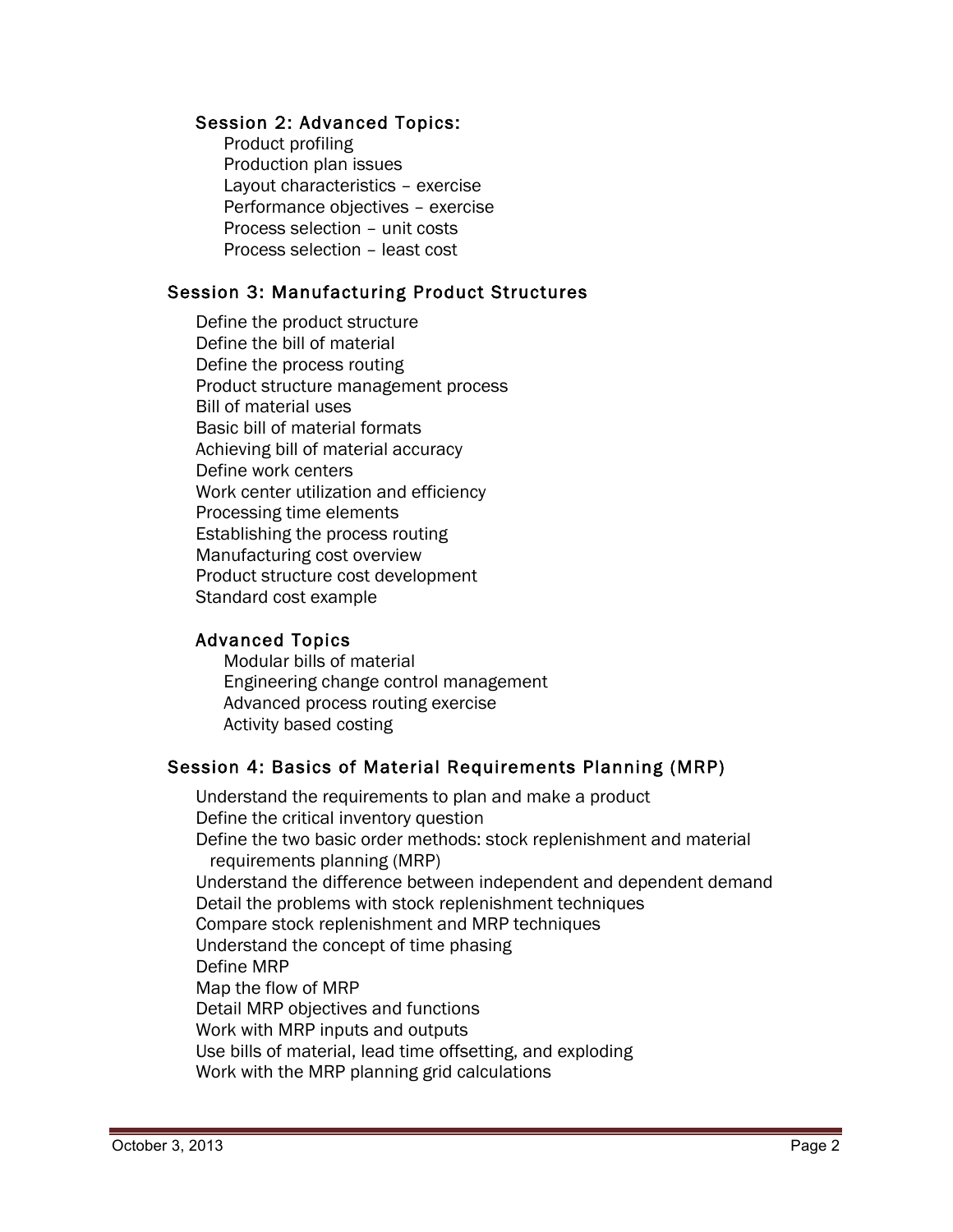#### Advanced Topics

Advanced time phasing concepts Dates and time-buckets Problem of lumpy demand

#### Session 5: Managing with MRP

Perform the MRP BOM explosion process Define the role of the MRP planner Understand the causes of MRP change Detail the MRP planning process Define the prerequisites for MRP Work with the MRP generation Understand the types of MRP supply orders Detail MRP system action messages Perform MRP action message activities Define MRP performance policies and methods Identify MRP problem indicators Develop MRP performance measurements

# Advanced Topics

Planning for scrap and waste Lowe level coding overview MRP pegging MRP and service order management MRP in the make-to-order environment

# Session 6: Mid-Term Exam

# Session 7: Capacity Planning and Management

Define capacity management Detail the elements of capacity management Understand the relationship between planning and controlling priorities and capacities Understand the four levels of capacity management Define capacity requirements planning (CRP) Understand the flexibility of capacity and scheduling List the objectives of capacity planning Detail the inputs into capacity management Describe the steps to effectively managing the capacity process Detail of the components of capacity management Calculate work center capacity Calculate work center load Schedule work center operations Manage the load versus capacity report Manage excesses and shortages in capacity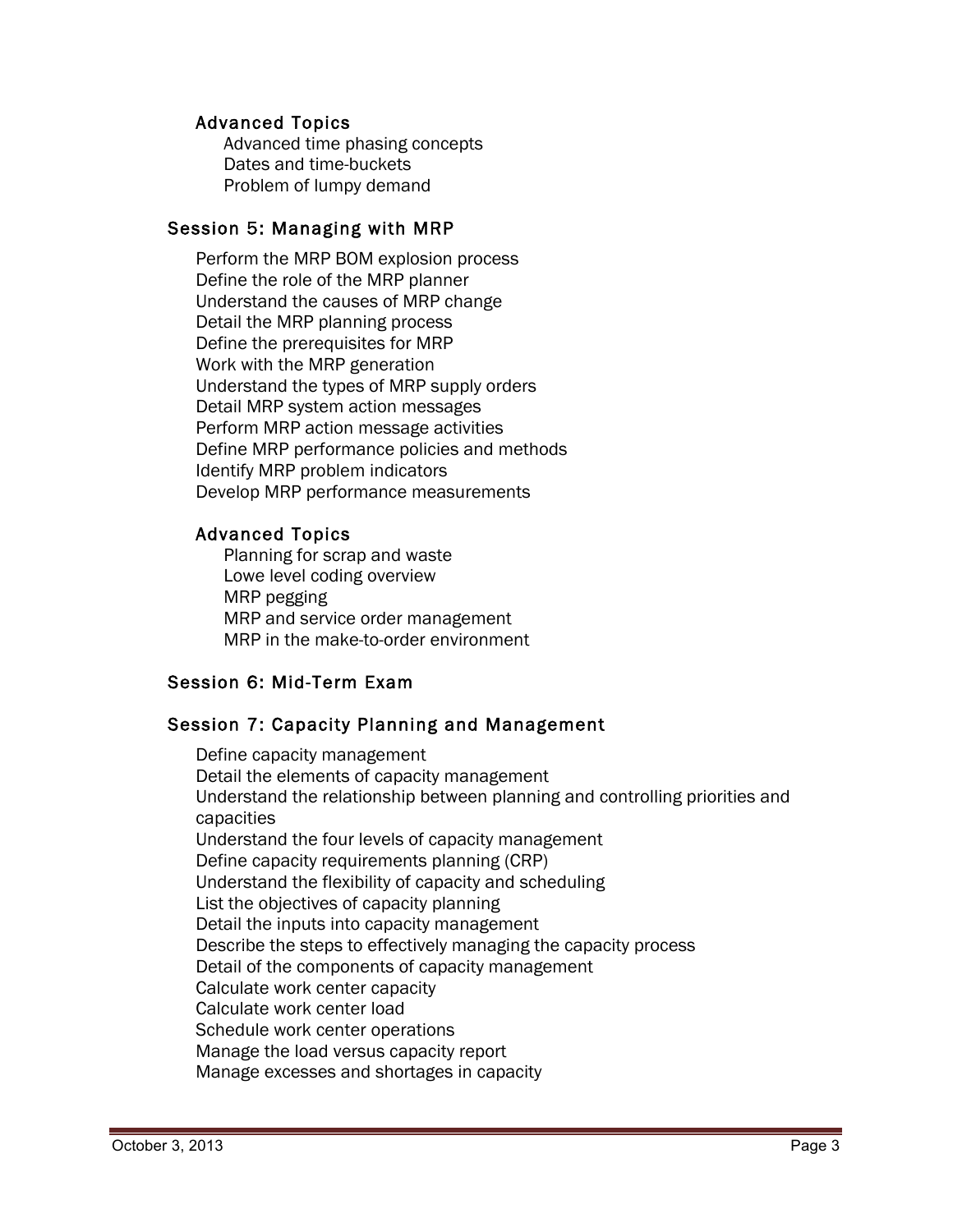#### Advanced Topics

Calculating efficiency and utilization Finite and infinite loading Manufacturing environments and capacity Process flow scheduling

# Session 8: Production Activity Control

Define production activity control (PAC) Detail the goals of production activity control (PAC) Detail the characteristics of PAC systems Understand the linkage between PAC and the planning system Work with PAC database files Work with the major activities of the PAC system Detail the manufacturing order release process Detail PAC scheduling activities Explore PAC scheduling priority rules Detail PAC data collection and monitoring activities Understand the purpose of PAC control and feedback activities Detail order disposition and closeout activities

# Advanced Topics

PAC control and feedback process steps Types of manufacturing order Characteristics of good PAC performance measurement Relationship of PAC with other functions

# Session 9: Advanced Scheduling

Detail the two types of scheduling Define MRP-push system and lean-pull system scheduling Define scheduling components Work with MRP-based scheduling inputs Manage order schedules Work with scheduling functions Understand planner order release and scheduling Use the dispatch list Detail the steps in the rescheduling process Resolve schedule conflicts Work with order status and work center load reports Use operation overlapping and lot-splitting techniques Schedule bottleneck work centers Manage scheduling with input/output reporting

# Advanced Topics

Production planner's planned order display Capacity check, scheduling, and release Theory of constraints (TOC) scheduling